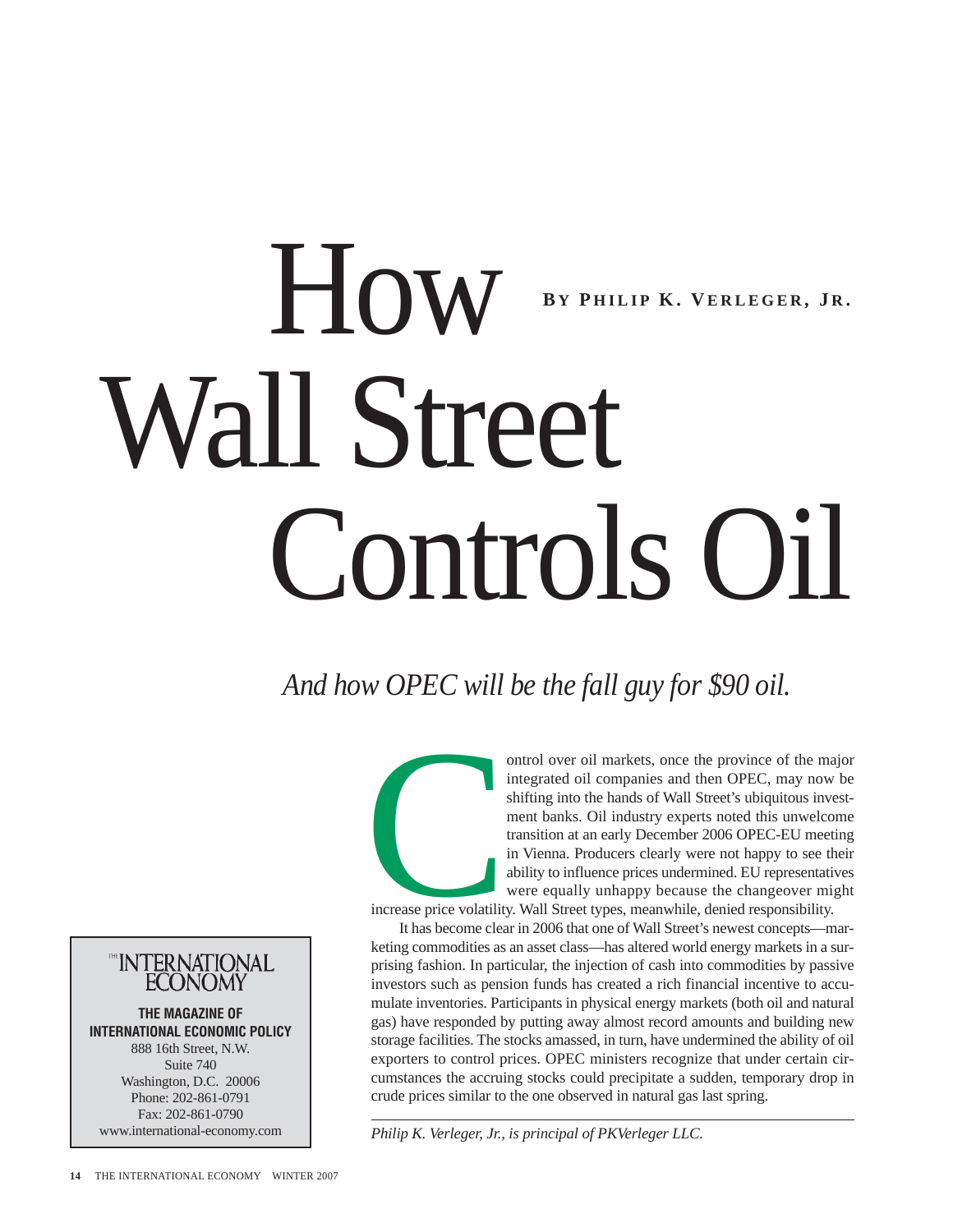At the same time, the stock and price rise threatens to raise political hackles. Legislators will no doubt respond this spring with a spate of hearings and perhaps laws directed at an industry incorrectly accused of hoarding.

Here I describe the latest development in the energy market twists and turns of the last three decades. Its appearance has made the tools traditionally used to predict oil market fluctuations at least temporarily obsolete.

### **A SURPRISING CHANGE**

Those who watch oil markets closely were startled last June as oil prices and inventories simultaneously rose to unprecedented highs. The price rise itself was not a surprise. Nor was the stock climb to levels not observed since the 1998 shock. However, the two events occurring simultaneously caught the attention of many and for good reason: historically, high prices have been associated with low inventories and vice versa.

The surprising parallel increase in stocks and oil prices can be observed in Figure 1. There I compare U.S. commercial crude stock levels from January 1986 through December 2006 with the spot price of WTI [West Texas Intermediate, an oil pricing benchmark], which trades on the New York Mercantile Exchange. For presentation purposes, stocks are graphed against

*Control over oil markets may now be*

# *shifting into the hands of Wall Street's*

# *ubiquitous investment banks.*

the left vertical axis and prices against the right. One can note an unusual surge in stocks beginning in January 2005 that matches the crude price rise from \$45 to \$74 per barrel.

The concurrent upsurge in prices and stocks was unusual by historical standards. In the past, inventories of oil and other commodities moved countercyclically with prices. Commercial users of commodities have always been notoriously parsimonious. Indeed, few managers will risk tying up working capital to accumulate additional stocks, and oil companies have previously been very aggressive in minimizing inventories.

# *Crude for delivery in 2010 will pass*

*\$90 per barrel.* 

Moreover, no publicly traded company has reported holding speculative stocks.

On this occasion, however, the stock boost was driven by a profit motive rather than a speculative one. Commercial firms were given the chance to gain by keeping stocks, and they responded by increasing their holdings.

Wall Street provided the opportunity to benefit from adding stocks. For the last fifteen years, investment bankers have touted commodities as an asset class. In the last two years, the idea gained recognition. Commodities were sold as an alternative to traditional bond and stock investments. Building on academic research at Yale and Wharton, analysts from Goldman Sachs, Deutsche Bank, Barclays, PIMCO, and other institutions have circulated papers that demonstrate how investors achieve useful diversification by allocating a small portion of their portfolios to commodities. The diversification occurs because returns from commodities are negatively correlated with returns on equities or bonds.

# **Oil Storage Problem**

I can no longer be held in open pits as it was<br>in the 1930s. It must be kept in tanks or on<br>ships, and both have a fixed supply. As stor-<br>age fills, the prices facility owners charge for it in the 1930s. It must be kept in tanks or on ships, and both have a fixed supply. As storage fills, the prices facility owners charge for it increase. The boost in storage costs drives down cash prices. Such an impact occurred in summer 2006 when cash prices in U.S. natural gas markets dropped by more than 60 percent to \$4.50 per million Btu. In an even more extreme case, in September natural gas sellers briefly paid buyers in Great Britain to take gas. (The statement is correct. British firms paid buyers to take gas because storage was full.) Thus Wall Street's commodity asset class innovation has the potential to destabilize energy markets thoroughly.

*—P. Verleger*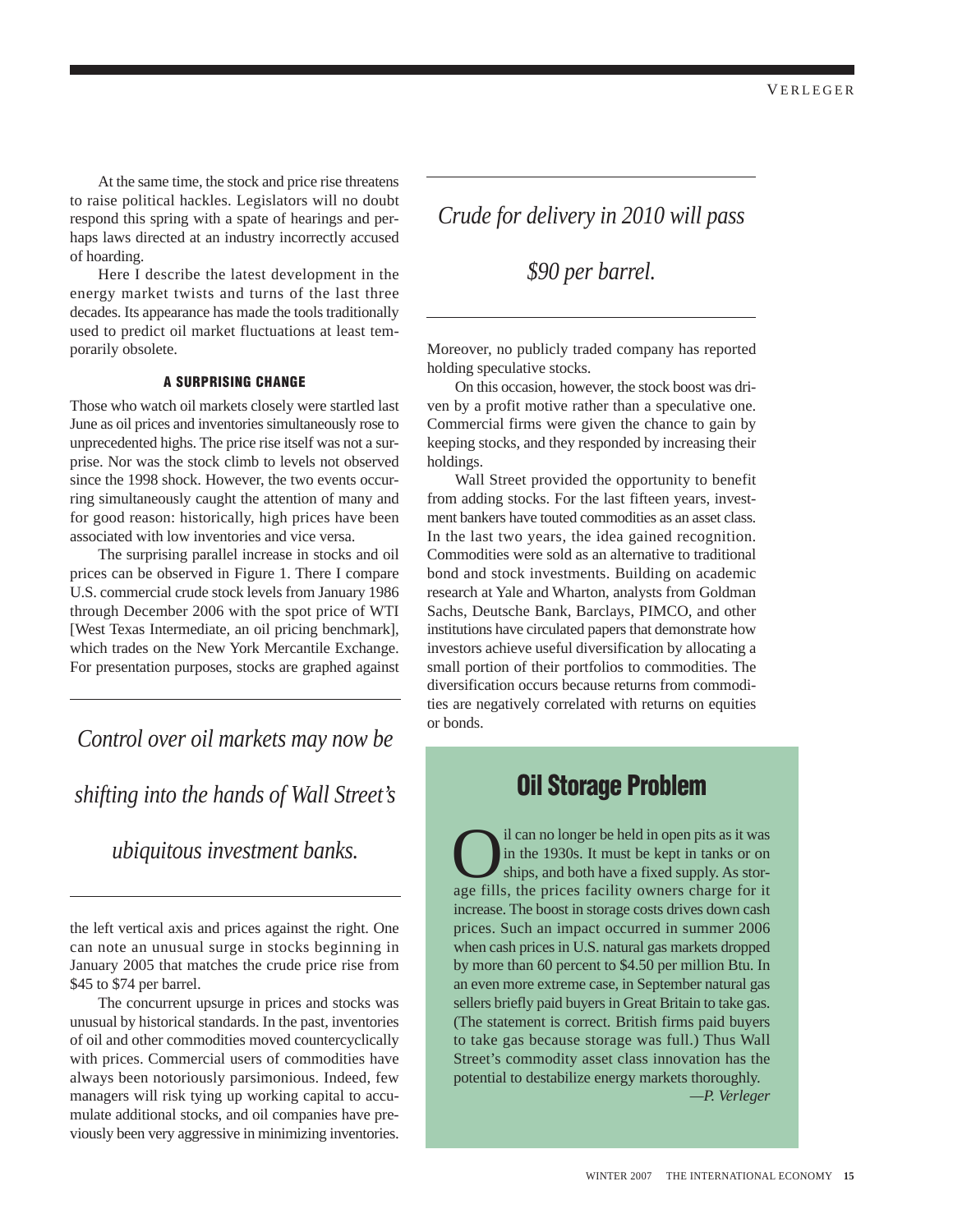Many pension fund managers have been convinced. Between 2004 and 2006, as much as \$100 billion may have been invested in commodities. Figure 2, taken from a Goldman Sachs presentation, shows a rough estimate of the cash input from passive investors. One can see from the graph that financial institutions had marketed the idea as early as 1991. However, one can also note the idea only took hold in 2004.

Those investing in commodities are not typical of other commodity market participants. They are not speculators. They do not trade frequently, and they do not sell short. Investors buy a diversified portfolio of commodities and hold on to it. Energy commodities, particularly oil, make up a large portion of the indexes because energy accounts for a large share of the economy.

Proponents of commodity investing recommend full collateralization of contracts. Although commodity futures are by definition margined transactions, commodity investors set aside the contract's full value when they buy. Thus the purchaser of 1,000 barrels of crude will reserve \$60,000 if oil sells at \$60 per barrel. The money not used for margin is invested in a highly liquid instrument such as a Treasury bill.

The most widely quoted academic proponents of commodity investment (Gary Gorton and Geert Rouwenhorst) do not promise investors returns from price appreciation. Rather they demonstrate how a return can be earned as a result of markets normally being in "backwardation," a condition that occurs when cash prices exceed futures prices. As they explain,

Keynes and Hicks postulated the

theory of normal backwardation, which states that the risk premium will, on average, accrue to the buyers. They envisioned a world in which producers of commodities seek to hedge the price risk of their output. For example, a producer of grain sells grain futures to lock in the future price of the crops and obtain insurance against the price risk of grain at harvest time.

Financial Times.





**Figure 1 U.S. Commercial Crude Stocks vs. WTI Spot Price, 1986 to 2006**

Source: U.S. Department of Energy; Platts.



Source: PKVerleger LLC from reports published by Goldman Sachs, Citigroup, and

### **Figure 2 Estimated Growth in Global Commodity Investment**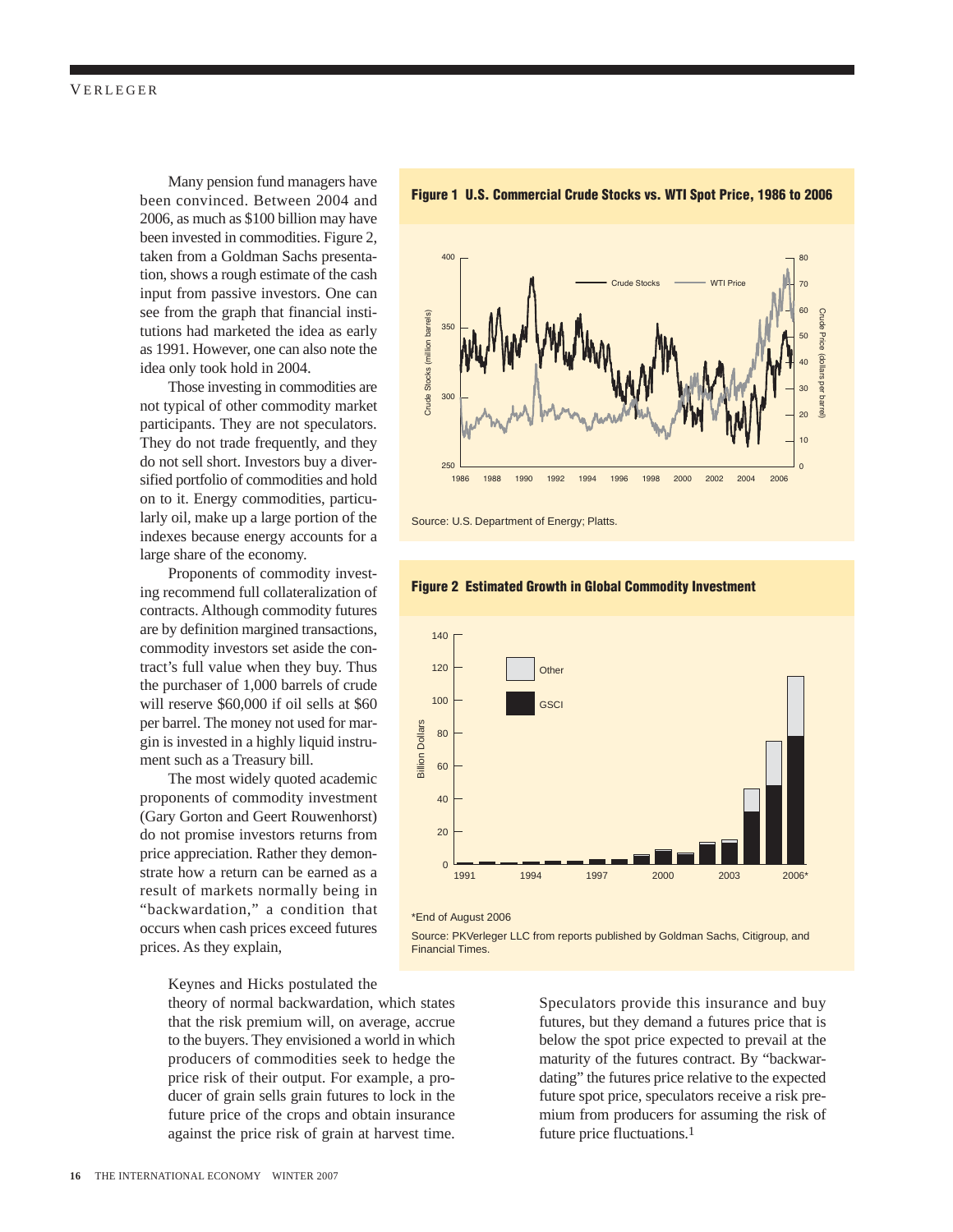

Source: Platts; NYMEX.

### **Figure 4 Forward Price Curve for WTI on January 1, 2003 vs. Forward Price Curve on July 19, 2006**



For illustration, I show in Figure 3 the forward price curve of oil on January 1, 2003. At that time, the first future settled for \$31.68 per barrel and the second future at \$30.50. If spot prices remained at \$31.68 per barrel, the investor could count on making \$1.18 per barrel in 30 days. Investors could earn an annual return of almost 60 percent if they repeated the exercise each month by "rolling" their investment into the next contract.

Gorton and Rouwenhorst examine data for a thirty-year period and show that a portfolio of commodities structured as described above would earn returns that match those from bonds and equities. They also show the returns are negatively correlated, implying that commodity investments help diversify portfolios.

### **INTRODUCING "NORMAL CONTANGO"**

The movement of passive investors into commodities shifted markets from backwardation to contango, the condition that occurs when futures prices exceed cash prices. Quite simply, energy markets today are too small to accommodate the increased activity of investors seeking to buy commodities and still stay in backwardation. Producers who might sell futures to hedge the risk of a price decline generally do not do so, having been counseled by other representatives of the same investment banks that buyers of their equities did not want them to hedge.

The consequence of this impasse was predictable. Futures prices rose relative to cash prices. As can be seen from Figure 4, the market shifted from backwardation on January 1, 2003, to contango by July 2006. (In Figure 4, the 2003 curve is graphed against the left vertical axis and the 2006 curve against the right because the price level in 2006 is roughly double that of 2003.) The change in the curve's shape is remarkable. Usually, markets become more backwardated as cash prices rise.

Inventory accumulation began once markets shifted into contango because it became profitable for commercial firms to add to stocks. In a contango market, a company acquiring stocks avoids the risk of a price decline by hedging. Thus in July an oil company could acquire incremental oil for \$76 per barrel and simultaneously hedge the

volume by selling futures for \$80 per barrel. This transaction— referred to historically as a "cash and carry"—nets the company a \$4-per-barrel profit whether oil rises to \$100 or falls to \$10. Not surprisingly, firms jumped at the opportunity. As noted above, both prices and inventories rose.

In theory, companies could acquire oil indefinitely. Prices could rise and stocks follow. However, at least one real impediment to this scenario exists: storage. Oil can no *Continued on page 60*